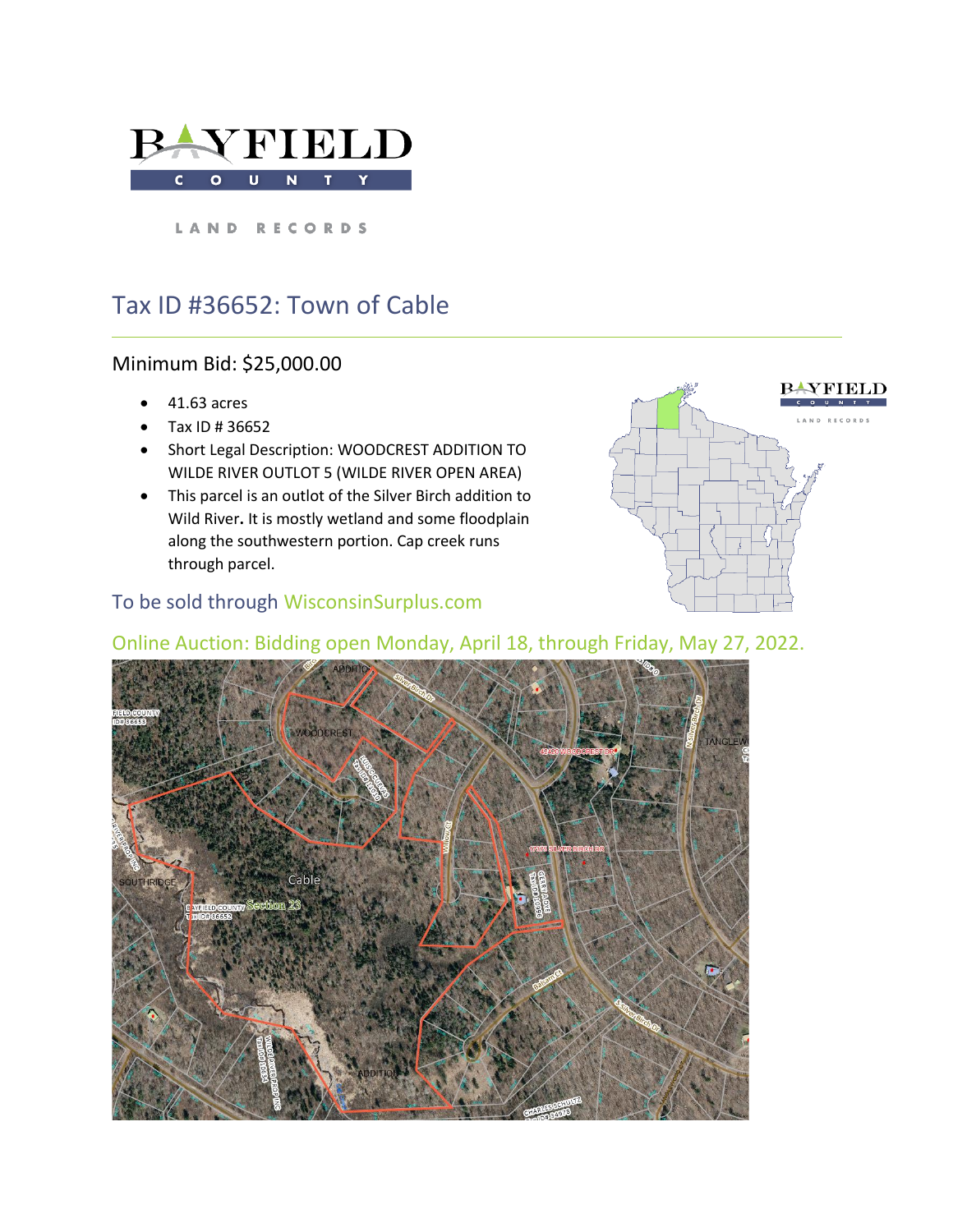#### Site Description

**Property Street Address:** No Address; Outlot parcel off of Silver Birch Dr **Municipality**: Town of Cable **Tax ID:** 36652 **Acres:** 41.63 **Lot Dimensions:** Large irregular parcel **Type of Access to Property:** Street access points from Silver Birch Road and Willow Court **School District:** Drummond School District **Structures On Property:** None **Is Property Vacant:** Yes **Is Property Clear of previous owner's personal property:** Yes

**Legal Description:** WOODCREST ADDITION TO WILDE RIVER OUTLOT 5 (WILDE RIVER OPEN AREA)

**Additional Information/Descriptions:** This parcel is an outlot of the Silver Birch addition to Wild River**.** It is mostly wetland and some floodplain along the southwestern portion. Cap creek runs through parcel.

**Defects:** Floodplains along southwestern portion

## Title Information

**Title Type:** Quit Claim Deed

**Deed Transfer Fee:** \$30.00

**Title Transfer Terms:** Property sold as is

**Clear Title:** Title search is strongly recommended

**Additional Terms:** If interested in property, it is strongly recommended to get a title search ASAP. Bayfield County does not offer this and cannot guarantee any issues with title.

#### Tax Info

**Additional Fees/Types:** NA

**Estimated Yearly Taxes:** NA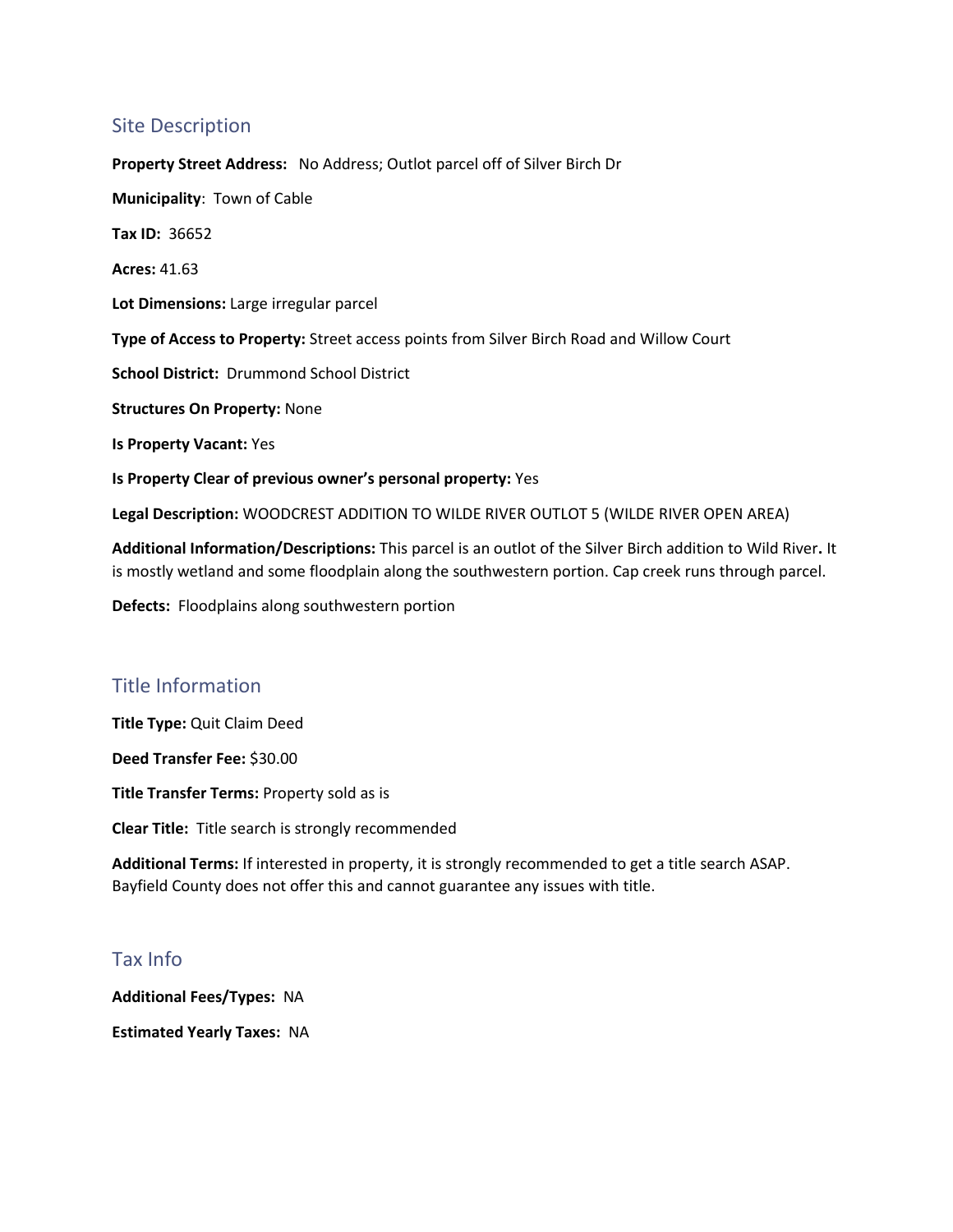#### Zoning

**Zoning:** RB-Recreational Business

**Is Parcel Buildable?** Yes **No** Further Info Needed

**Overall Condition:** Below average

**Comments:** Not Buildable; Outlot & floodplain – no structures, no RV's



#### Helpful Links

Link to map: <https://novus.bayfieldcounty.wi.gov/access/master.asp?paprpid=36652> Link to Property Lister Page:<https://novus.bayfieldcounty.wi.gov/access/master.asp?paprpid=36652> Zoning Map: <https://maps.bayfieldcounty.wi.gov/ZoningWAB/?find=36652>

#### Bid Requirements

**Bid Link:** <https://wisconsinsurplus.com/>

**WisconsinSurplus is the only place we will be accepting bids.** 

**Estimated Fair Market Value:** \$25,000.00

**Lowest Minimum Net Selling Price, if any:** \$25,000.00